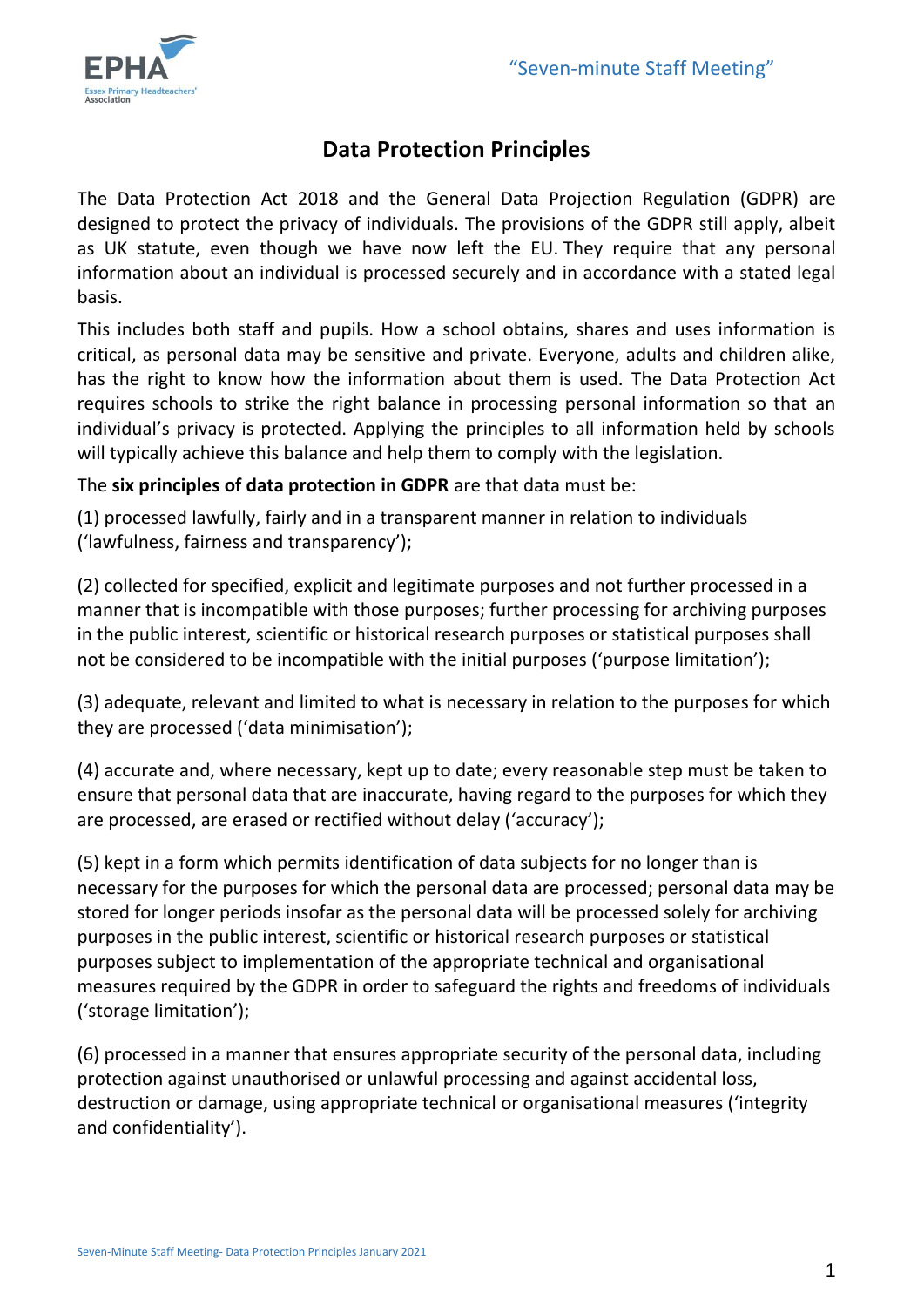

In practice, this means that schools must:

- have legitimate grounds for collecting and using the a person's data;
- not use the data in ways that have unjustified adverse effects on the individuals concerned;
- be transparent about how they intend to use the data, and give individuals appropriate privacy notices when collecting their personal data;
- handle people's data only in ways they would reasonably expect; and
- make sure they do not do anything unlawful with the data

**Personal data** is information that relates to an identifiable living individual that is processed as data. Personal information can be defined as anything relating to an individual that identifies them. This applies to both physical and digital records. Processing amounts to collecting, using, disclosing, retaining or disposing of information.

The principles also extend to educational records – the names of staff and pupils, dates of birth, addresses, national insurance numbers, school marks, medical information, exam results, financial records, SEN assessments and staff development reviews.

**Special category data** is information that relates to race and ethnicity, political opinions, religious beliefs, membership of trade unions, physical and mental health, sexuality and criminal offences.

You also need to differentiate between personal information that individuals would expect to be treated as private or confidential (whether or not legally classified as special category data) and personal information you can make freely available.

For example: the headteacher's identity is personal information but everyone would expect it to be publicly available. However, the head's home phone number would usually be regarded as private information.

Even this oversimplifies the sharing of data. For example: the fact that J in Year 2 has asthma might be well known because her mum tells everyone, but that doesn't mean the school should necessarily disclose it to all and sundry; however, disclosure of medical information with competent authorities might be necessary; e.g. if you need to call for an ambulance.

Consequently, you can't determine openness based only on the data type - it's the nature of the data and the circumstances together that determine if a processing activity is lawful.

## **What must schools and academies do?**

- *Schools must notify the ICO (Information Commissioner's Office) (annually) that they are processing personal data.*
- *As the "data controller" schools must appoint a Data Protection Officer (DPO)*

The DPO's responsibilities include:

- $\checkmark$  Mediating contact between an organisation and the relevant supervisory authorities.
- $\checkmark$  Training all employees on applicable GDPR compliance requirements.
- $\checkmark$  Conducting regular assessments and audits to guarantee total GDPR compliance.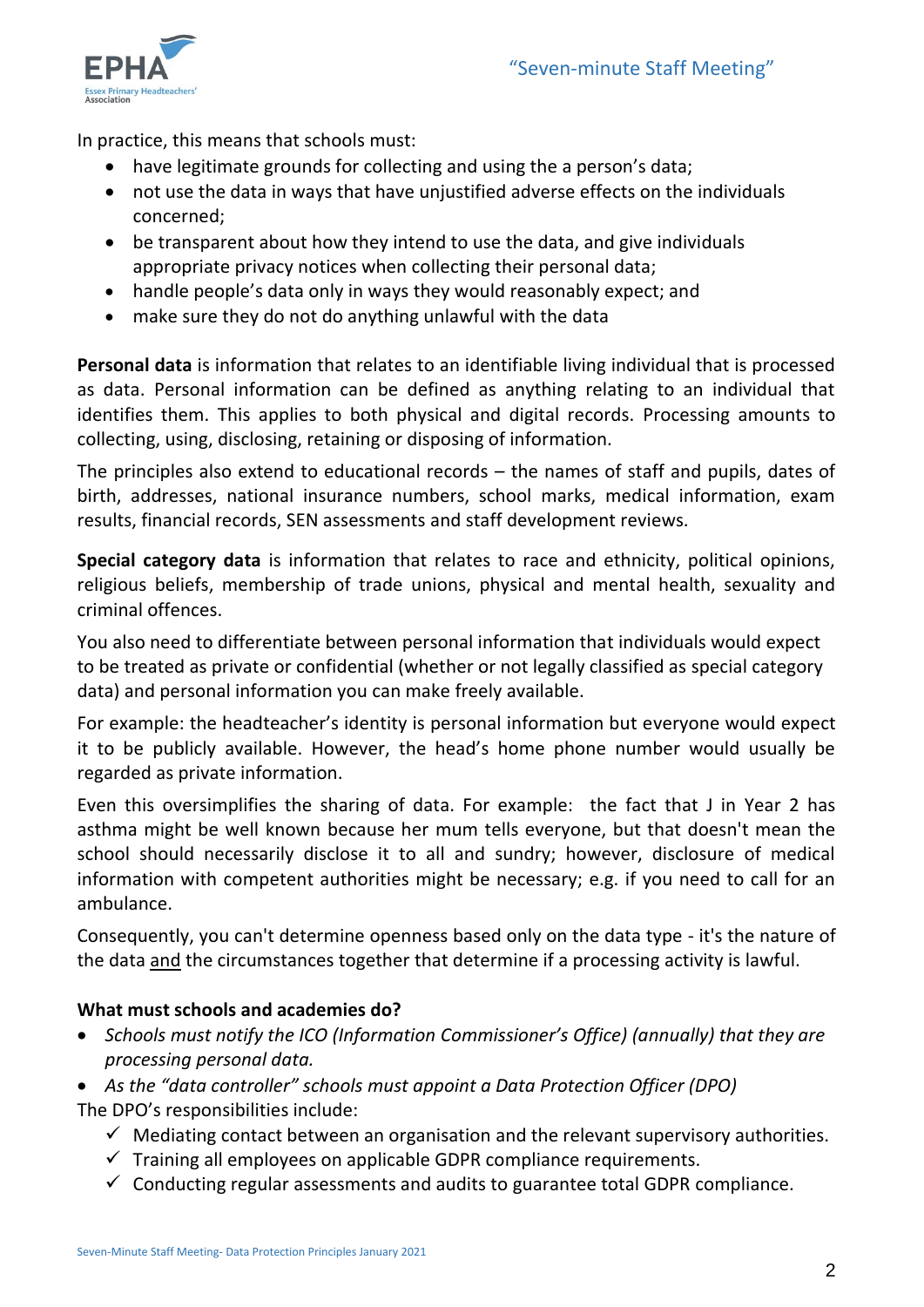

- $\checkmark$  Sustaining records of any company-wide data processing activities.
- $\checkmark$  Replying to data subjects to educate them on how their personal data is stored. secured, and used by the company.
- $\checkmark$  Outlining to staff, parents and pupils all data protection measures have been implemented.
- $\checkmark$  Responding to requests to share copies of personal data or erasing data as and when necessary.

## *Schools must have measures in place to prevent breaches of data through their internet, intranet, and email systems.*

- $\checkmark$  Monitor all 'live' files to make sure they are updated and accurate.
- $\checkmark$  Send out a letter at the beginning of each school year urging parents and pupils to check that all of their personal details are correct. This is a great way to avoid emergencies; especially when emergency contact information is out of date.
- $\checkmark$  Amend all information that is inaccurate immediately.
- $\checkmark$  Destroy all personal data that is no longer needed or out-of-date. This could involve deleting computer files, shredding documents, or formatting hard drives securely so that all information is permanently erased and inaccessible.
- $\checkmark$  Adhere to the IRMS toolkit for schools 2019, which states the duration that certain types of personal information can be retained before they must be destroyed. Note that some stipulations are legally required while others are recommended for best practice.

## *The school should have clear, practical policies and procedures on information governance for staff and governors to follow, and needs to monitor their operation.* These should include:

- Data Protection Policy
- Staff Code of Conduct the Essex HR model includes use and control of data
- Privacy notices for staff and parents/pupils
- Record Management Policy

#### *Privacy Notices*

When you collect information concerning a parent, child, or member of staff, you must offer transparency about how this information will be used. Your school has to explain precisely how you will process the personal information of all staff and pupils. Examples include how to arrange school trips, facilitate education, or store grades and exam results.

To ensure GDPR compliance, schools must display clear privacy notices. The purpose of a privacy notice is to present and summarise what information the school requires, why this information is being collected, and which third-parties are privy to such data. The individual whom the information relates to must give full consent to your school in order for you to store it. Primary and secondary schools have different data requirements. For this reason, every single school must have its own privacy policy covering the processing activities that are specific to their school.